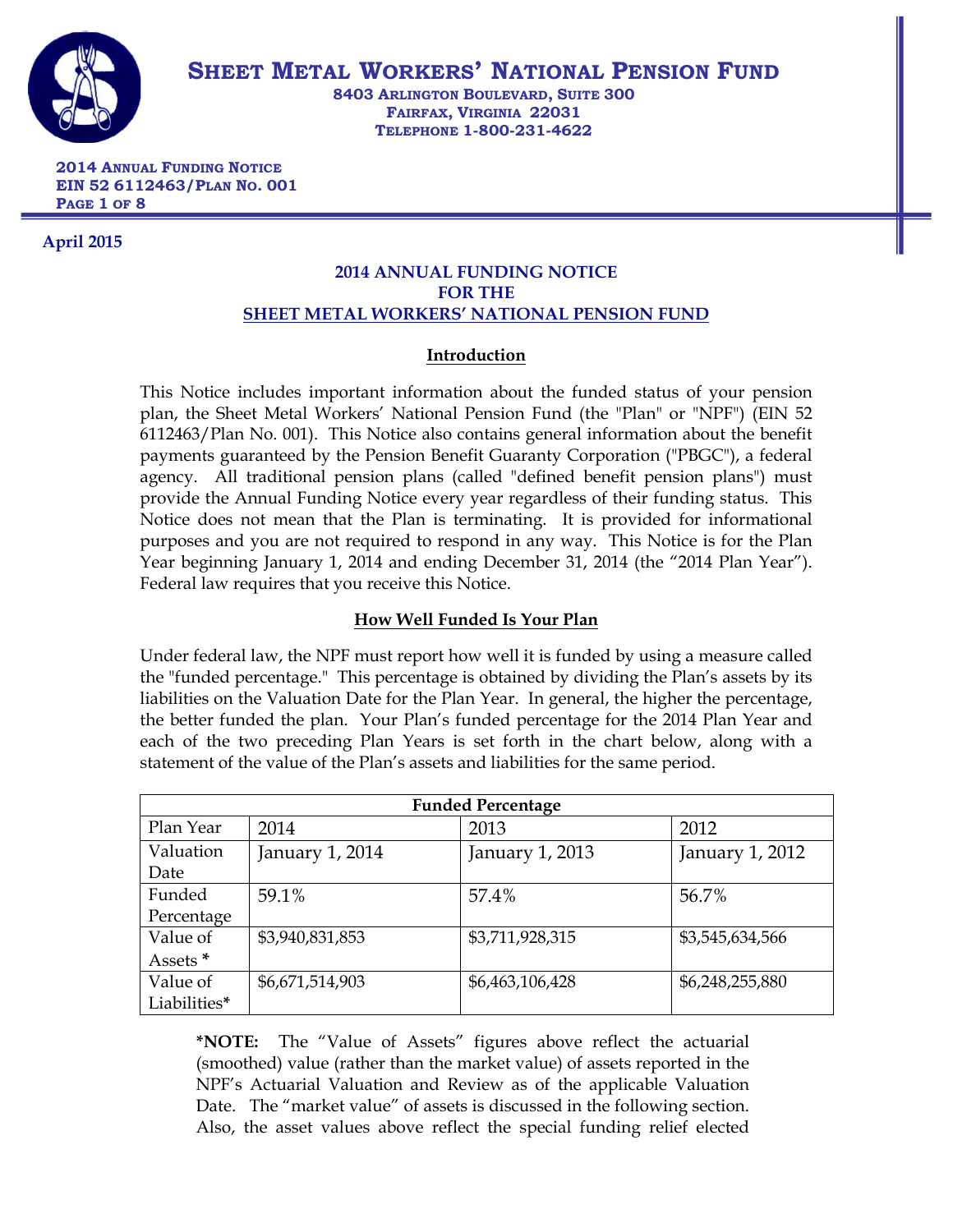#### **PAGE 2 OF 8**

under the Preservation of Access to Care for Medicare Beneficiaries and Pension Relief Act of 2010. The "Value of Liabilities" figures above reflect the "actuarial accrued liability" reported in the NPF's Actuarial Valuation and Review as of the applicable Valuation Date.

### **Year-End Fair Market Value of Assets**

The asset values in the chart above are measured as of the Valuation Date for the Plan Year and are actuarial values, not market values. Because market values can fluctuate daily based on factors in the marketplace, such as changes in the stock market, pension law allows plans to use actuarial values that are designed to smooth out those fluctuations for funding purposes. While actuarial values fluctuate less than market values, they are estimates. The asset values below are market values and are measured as of the last day of the Plan Year, rather than as of the Valuation Date. Substituting the market value of assets for the actuarial value used in the above chart would show a clearer picture of a Plan's funded status as of a given point in time, such as on the Valuation Date. The fair market value of the Plan's assets as of the last day of the 2014 Plan Year and each of the two preceding Plan Years is shown in the following table:

| Year     | December 31, 2014 | December 31, 2013 | December 31, 2012 |
|----------|-------------------|-------------------|-------------------|
| Ended    |                   |                   |                   |
| Fair     | \$3,994,722,348** | \$3,818,123,174   | \$3,226,583,524   |
| Market   |                   |                   |                   |
| Value of |                   |                   |                   |
| Assets   |                   |                   |                   |

**\*\*NOTE:** The fair market value figure for December 31, 2014 above is taken from the Plan actuary's Actuarial Certification of Plan Status as of January 1, 2015 under IRC Section 432 ("2015 Actuarial Status Certification"). As discussed in the 2015 Actuarial Status Certification, the Plan's actuary estimated the market value of assets as of January 1, 2015 based on an unaudited financial statement provided by the Plan's Director of Finance. The fair market value figure may change when an audit of the Plan's December 31, 2014 financial statements is completed.

# **The Plan's Endangered Status for 2014**

Under federal pension law a plan generally will be considered to be in "endangered" status if the plan is not in critical status and, as of the beginning of the plan year, the funded percentage of the plan is less than 80 percent. If a pension plan enters endangered status (commonly referred to as the "yellow zone"), the trustees of the plan are required to adopt a funding improvement plan.

As explained in previous communications from the Trustees and Fund Office, the Plan was in critical status from 2008 through 2013. For the 2014 Plan Year, the Plan's actuary certified that the Plan emerged from critical status and entered into endangered status (yellow zone). Specifically, the actuary certified that the Plan emerged from critical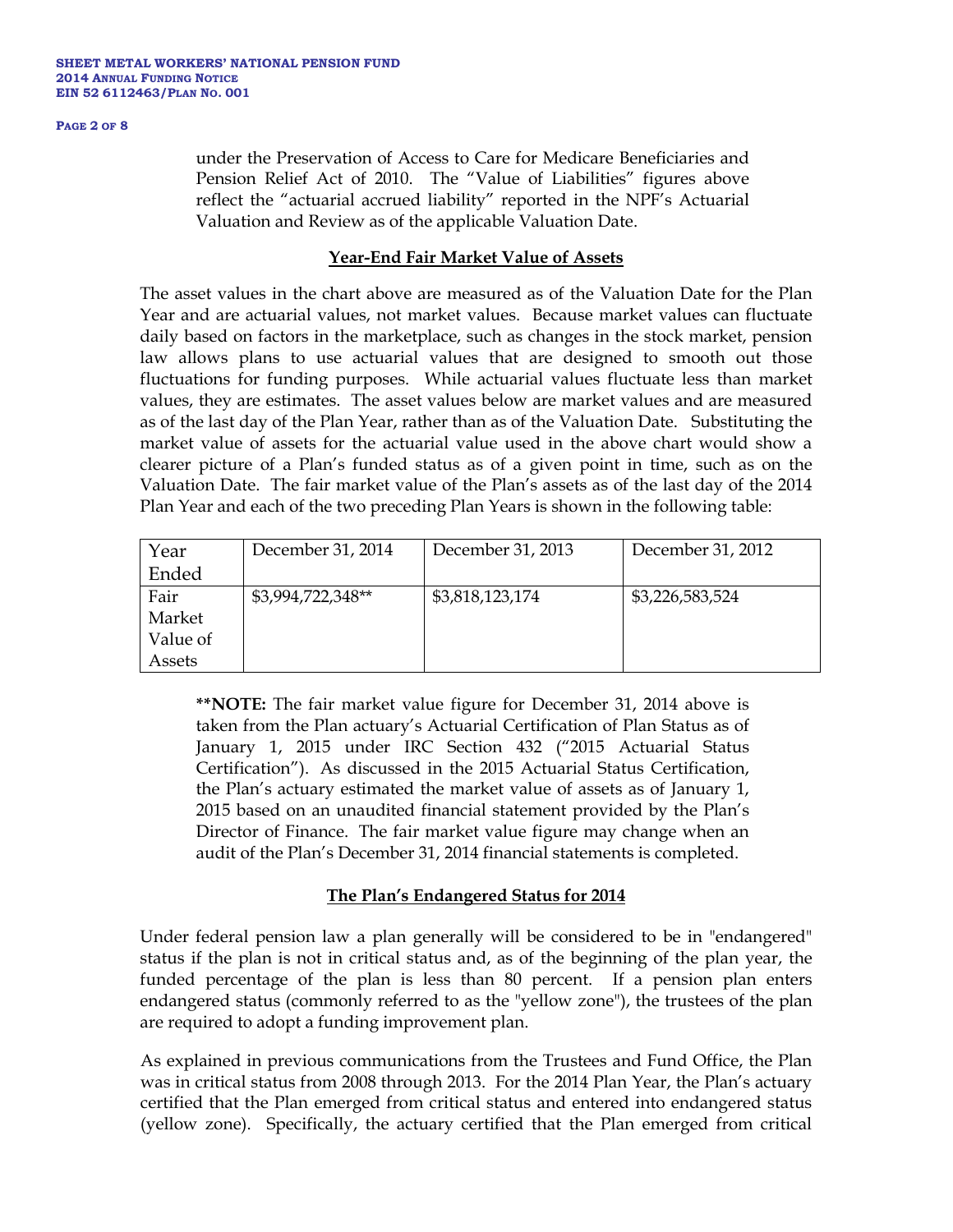#### **PAGE 3 OF 8**

status in 2014 because it was not projected to have an accumulated funding deficiency for the 2014 Plan Year or any of the 9 succeeding Plan Years (without regard to use of the shortfall method but taking into account any extension of amortization periods under section 304(d) of ERISA). The actuary also certified that the Plan was in endangered status (yellow zone) for 2014 because the Plan was not in critical status (i.e., had emerged) and the Plan's funded percentage was less than 80% as of the beginning of the 2014 Plan Year.

In an effort to improve the Plan's funding situation, the Trustees adopted a Funding Improvement Plan and Funding Improvement Plan Schedule ("FIP Schedule"), effective March 1, 2014. The purpose of the Funding Improvement Plan is to increase the Plan's funded percentage over the course of its funding improvement period, which begins on January 1, 2017 and runs through the end of 2026. The Funding Improvement Plan currently is designed so that the Plan's funded percentage will be at least 75% by the end of the 2026 (i.e., the end of the funding improvement period).

The FIP Schedule currently contains three options: (i) the Default Option; (ii) the First Alternative Option; and (iii) the Second Alternative Option. The Default Option currently requires no Contribution Rate increases (the same as the Rehabilitation Plan's Default Schedule). The First Alternative Option currently requires an annual Contribution Rate increase of 7% through 2017 (the same as under the Rehabilitation Plan's First Alternative Schedule). The Second Alternative Option currently requires an annual Contribution Rate increase of 3.5% through 2017 (the same as under the Rehabilitation Plan's Second Alternative Schedule). Of course, these Contribution Rate requirements could change in the future, when the Trustees review the Funding Improvement Plan and FIP Schedule and make any updates they deem advisable. Please note that the Options under the FIP Schedule do not have any impact on Participants who retired before 2014 (unless a Participant returns to work in Covered Employment).

Under the current FIP Schedule and the Plan Document, no Contribution Rate increases are required in order to continue accruing Normal Retirement Pension benefits under the formula in effect before the adoption of the Funding Improvement Plan (i.e., under the Plan Document's VBAR formula in effect on January 1, 2014). However, under the terms of the Plan Document, as well as the FIP Schedule, Contribution Rate increases are required to continue accruing subsidized Early Retirement Pension benefits and certain benefit features.[1](#page-2-0) Specifically, a Participant must work under a classification of employment that is covered under a Collective Bargaining Agreement ("CBA"), which reflects certain Contribution Rate increases in order to earn a subsidized Early Retirement Pension benefit for the work he or she performs under that classification. First, the Participant's classification of employment must have been covered under the Rehabilitation Plan's First or Second Alternative Schedule when the Plan emerged from

<span id="page-2-0"></span> $\frac{1}{1}$ However, if a Participant works under a classification of employment that was subject to the additional benefit adjustments under the "No Increase Consequences" ("NIC") of the Rehabilitation Plan when the Plan was in critical status, the Early Retirement Pension benefits that he or she will continue accruing (subject to all applicable eligibility requirements) are the Unsubsidized Early Retirement Pension and the Age 62 Pension.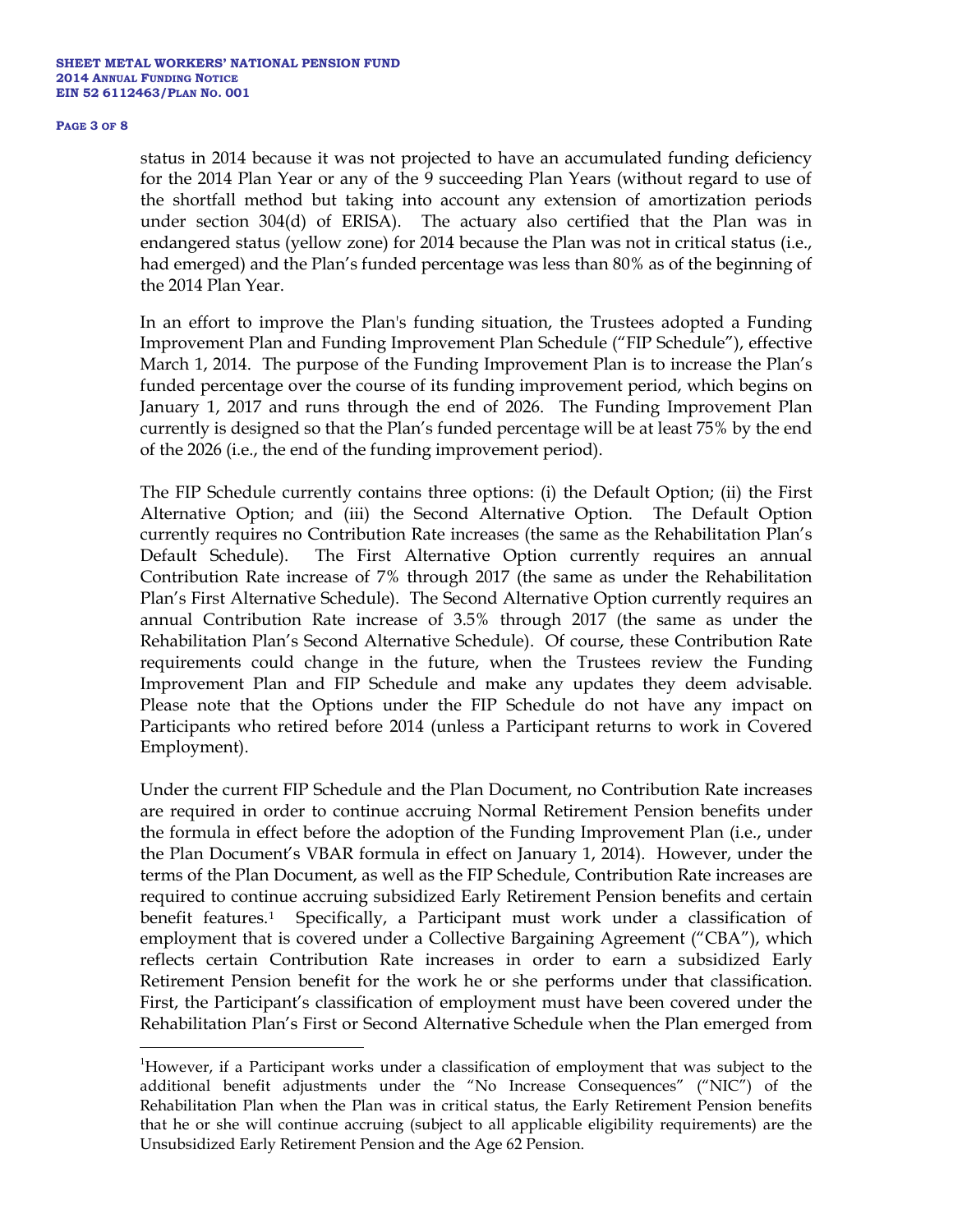### **PAGE 4 OF 8**

 $\overline{a}$ 

critical status. Second, the Participant's CBA must continue to reflect the Contribution Rate increases required under the FIP Schedule's First Alternative Option or Second Alternative Option.[2](#page-3-0) Please note that unlike the Plan's Rehabilitation Plan and Schedules, any benefit changes that occur under the terms of the Plan Document and the FIP Schedule only affect future benefit accruals (i.e., benefits earned after the date a CBA ceases to reflect a required Contribution Rate increase under the Plan Document and/or the FIP Schedule).

If a Participant works in a classification of employment that is covered by a CBA that reflects the First Alternative Option's required Contribution Rate increases, the possible types of subsidized Early Retirement Pensions that he or she may accrue (subject to all applicable eligibility requirements) are the Standard Early Retirement Pension, Special Early Retirement Pension, and, if applicable, the 55/30 Pension. If a Participant works in a classification of employment that is covered under a CBA that reflects the Second Alternative Option's required Contribution Rate increases, the only types of subsidized Early Retirement Pension benefits that he or she may accrue (subject to all applicable eligibility requirements) are the Age 62 Pension and, if applicable, the 60/30 Pension. He or she may also accrue Unsubsidized Early Retirement Pension benefits (subject to all applicable eligibility requirements).

If a Participant works in a classification of employment that is covered by a CBA that ceases to reflect the Contribution Rate increases required under the First Alternative Option (or the Rehabilitation Plan's First Alternative Schedule), he or she will cease to earn the subsidized Early Retirement Pension benefits that apply to the First Alternative Option. If the CBA instead reflects the Contribution Rate increases of the Second Alternative Option for the Participant's classification of employment, then the only types of subsidized Early Retirement Pension benefits that he or she may accrue (subject to all applicable eligibility requirements) for work under that classification are the Age 62 Pension, and, if applicable, 60/30 Pension benefits. He or she may also accrue an Unsubsidized Early Retirement Pension benefit (subject to all applicable eligibility requirements).

If a Participant works in a classification of employment that is covered by a CBA that ceases to reflect any required Contribution Rate increases, he or she will cease accruing subsidized Early Retirement Pension benefits. After that date, the only Early Retirement Pension benefit that he or she will accrue (subject to all applicable eligibility requirements) is the Unsubsidized Early Retirement Pension benefit. Under the FIP Schedule, the Participant's classification of employment will be treated as falling under the Default Option. [3](#page-3-1)

<span id="page-3-0"></span><sup>2</sup>Also, for benefits accrued on and after 2014, the 60-Month Certain and the reversion (pop-up) features are only available if the Participant's CBA continues to reflect those required Contributions Rate increases.

<span id="page-3-1"></span><sup>&</sup>lt;sup>3</sup>Default Option for other Classifications of Employment: If a Participant works under a classification of employment that was covered under the Rehabilitation Plan's Default Schedule, when the Plan was in critical status, he or she will continue to accrue only Unsubsidized Early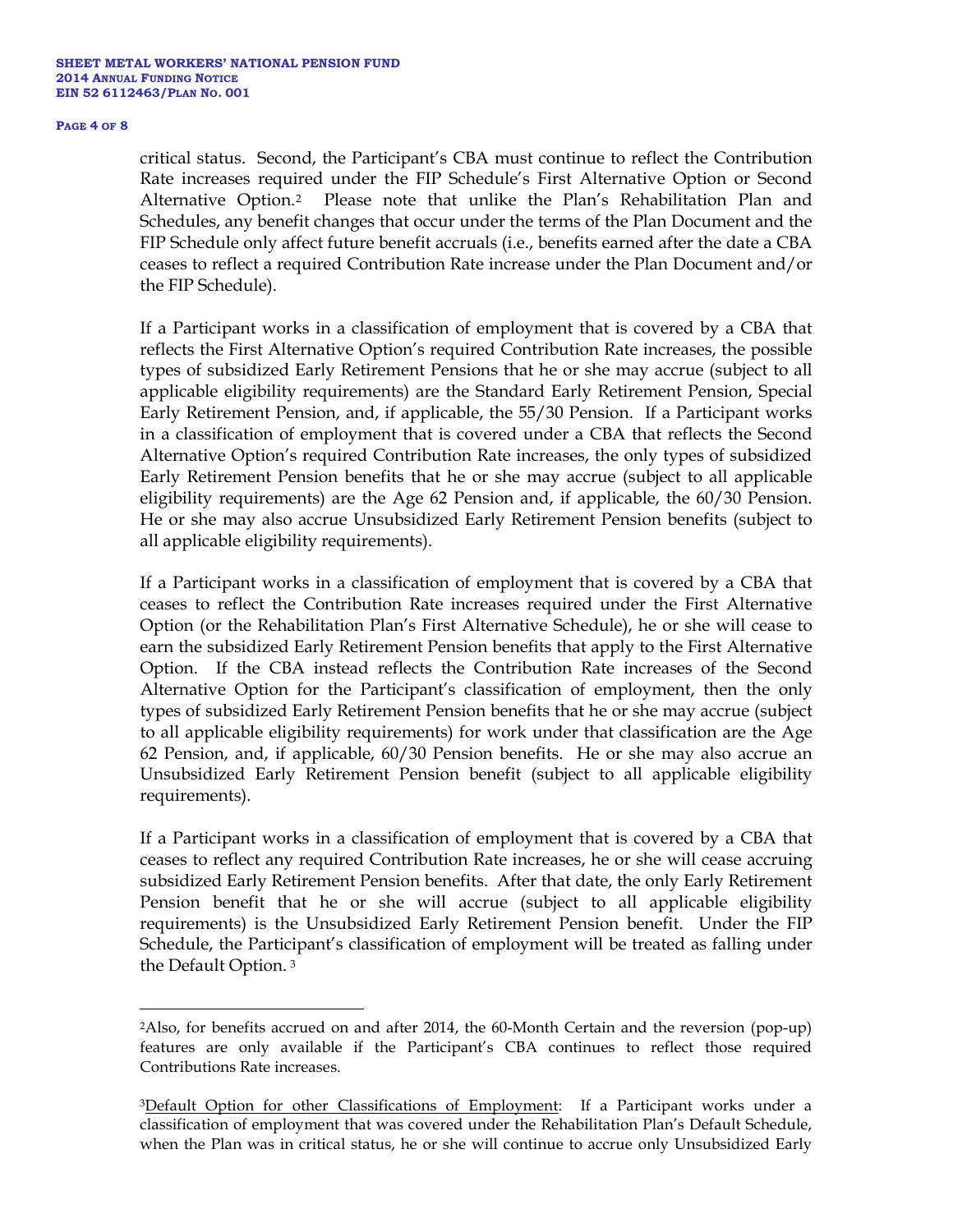### **PAGE 5 OF 8**

 $\overline{a}$ 

These rules are complex and are summarized in the 2014 Summary Plan Description (2014 SPD). The 2014 SPD describes how a Participant's Early Retirement Pension benefit is determined for the period before 2014, when the Plan was in critical status. It also describes how a Participant's Early Retirement Pension benefit is determined for the period after 2013, when the Plan entered into endangered status. It is best to begin with the description of Early Retirement Pensions on page 37 of the 2014 SPD. If you need a copy, you can contact the Fund Office at the address below, or you can view and download a copy from the NPF website at www.smwnpf.org.

You may obtain a copy of the NPF's Funding Improvement Plan and FIP Schedule (including any updates, amendments or other modifications) and the actuarial and financial data that demonstrate the actions taken by the Plan toward fiscal improvement by contacting the Fund Office (see "Where to Get More Information About Your Plan" below). A copy of the most recent Funding Improvement Plan and FIP Schedule (as well as future updates) may also be viewed on the NPF's website at [www.smwnpf.org.](http://www.smwnpf.org/)

NOTE: In 2015, the Plan's actuary certified that the Plan continues to be in endangered status. Enclosed with this Annual Funding Notice is the Notice of Endangered Status for 2015, advising you that the NPF is in endangered status for the 2015 Plan Year.

# **Participant and Beneficiary Information**

The total number of participants and beneficiaries in the Plan as of the Plan's valuation date (January 1, 2014) was 135,939. Of this number: (i) 54,282 were active participants; (ii) 34,824 were inactive and entitled to future benefits (including 34,246 inactive vested participants and 578 beneficiaries); (iii) 46,833 were retired or separated and receiving benefits (or had their benefit payments suspended) (including 37,737 classified as pensioners and 9,096 as beneficiaries).

The terms "active" and "retired or separated" have the same meaning given such terms in the instructions to IRS Form 5500 (Annual Return/Report).

## **Funding & Investment Policies**

The law requires that every pension plan have a procedure for establishing a funding policy to carry out the pension plan's objectives. A funding policy relates to the level of contributions needed to pay for benefits provided under the plan currently and over the years. For the 2014 Plan Year, the funding policy, in general terms, is to meet the benchmarks required for plans in endangered status through the implementation of the Funding Improvement Plan and FIP Schedule.

Once money is contributed to the Plan, the money is invested by Plan officials called fiduciaries. Specific investments are made in accordance with the Plan's investment policy. Generally speaking, an investment policy is a written statement that provides

Retirement Pension and Normal Retirement Pension benefits (subject to all applicable eligibility requirements).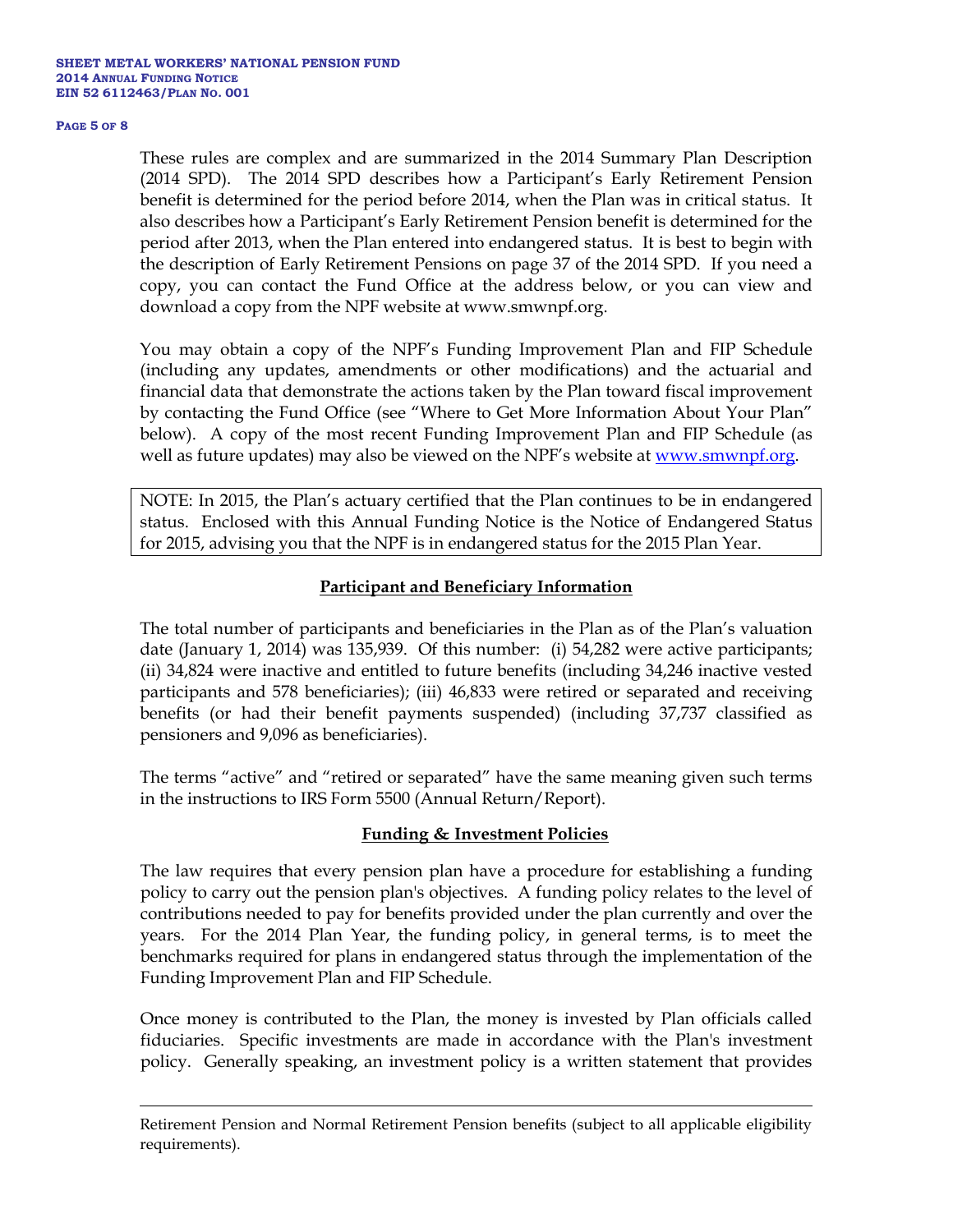### **PAGE 6 OF 8**

the fiduciaries that are responsible for plan investments with guidelines or general instructions concerning various types or categories of investment management decisions. The investment policy of the Plan is adopted by the Trustees, but the discretionary authority to allocate and invest the vast majority of the Plan's assets has been delegated to an "Investment Manager" within the meaning of ERISA. In summary, the investment policy states that the Plan's objective is for the Investment Manager to obtain a long-term annualized rate of return (net of fees) equal to the Plan's assumed actuarial rate of return, which currently is 7.5%.

The Plan's assets were allocated among the following categories of investments, as of the end of the 2014 Plan Year. These allocations are percentages of total assets:

| <b>Asset Allocations</b> | Percentage                                                                       |          |
|--------------------------|----------------------------------------------------------------------------------|----------|
| 1.                       | Cash (Interest bearing and non-interest bearing)                                 | 1.57%    |
| 2.                       | U.S. Government securities                                                       | 8.31%    |
| 3.                       | Corporate debt instruments (other than employer securities):                     |          |
|                          | Preferred                                                                        | 2.72%    |
|                          | All other                                                                        | 5.42%    |
| 4.                       | Corporate stocks (other than employer securities):                               |          |
|                          | Preferred                                                                        | 0.20%    |
|                          | Common                                                                           | 45.80%   |
| 5.                       | Partnership/joint venture interests                                              | 14.75%   |
| 6.                       | Real estate (other than employer real property)                                  | $0.53\%$ |
| 7.                       | Loans (other than to participants)                                               |          |
| 8.                       | Participant loans                                                                |          |
| 9.                       | Value of interest in common/collective trusts                                    | 11.83%   |
|                          | 10. Value of interest in pooled separate accounts                                |          |
|                          | 11. Value of interest in master trust investment accounts                        |          |
|                          | 12. Value of interest in 103-12 investment entities                              |          |
|                          | 13. Value of interest in registered investment companies (e.g., mutual funds)    | 8.35%    |
|                          | 14. Value of funds held in insurance co. general account (unallocated contracts) | 0.23%    |
|                          | 15. Employer-related investments:                                                |          |
|                          | <b>Employer Securities</b>                                                       |          |
|                          | Employer real property                                                           |          |
| 16.                      | Buildings and other property used in plan operation                              |          |
|                          | 17. Other                                                                        | $0.29\%$ |

For information about any of the following types of investments as described in the chart above – common/collective trusts, pooled separate accounts, master trust investment accounts, or 103-12 investment entities – contact the Fund Office at [BOT@smwnpf.org,](mailto:BOT@smwnpf.org) or 703.739.7000 or by writing to 8403 Arlington Boulevard, Suite 300, Fairfax, VA 22031.

## **Right to Request a Copy of the Annual Report**

A pension plan is required to file with the US Department of Labor an annual report called the Form 5500 that contains financial and other information about the plan. Copies of the annual report are available from the US Department of Labor ("DOL"), Employee Benefits Security Administration's Public Disclosure Room at 200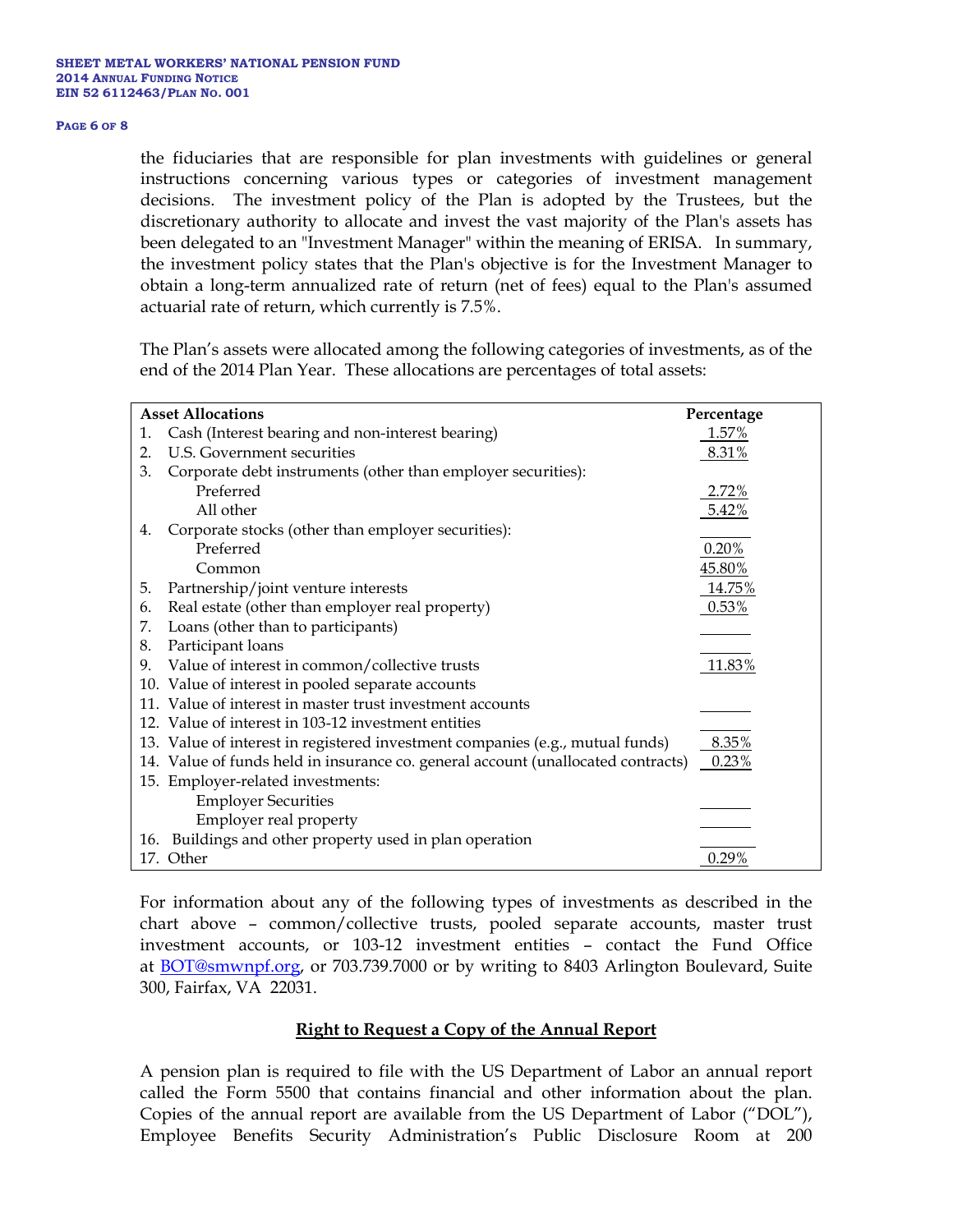### **PAGE 7 OF 8**

Constitution Avenue, NW, Room N-1513, Washington, DC 20210, or by calling 202.693.8673. For 2009 and subsequent Plan Years, you may obtain an electronic copy of the Plan's Annual Report by going to [www.efast.dol.gov](http://www.efast.dol.gov/) and using the Form 5500 search function. If you contact the DOL, it may help to give the DOL the EIN and Plan No. listed in the header of this Notice. Also, you may obtain a copy of the Plan's Annual Report by making a written request to the Fund Office. Individual information, such as the amount of your accrued benefit under the Plan, is not contained in the Annual Report. If you are seeking information regarding your benefits under the Plan, contact the plan administrator identified below under "Where To Get More Information About Your Plan."

### **Summary of Rules Governing Insolvent Plans**

Federal law has a number of special rules that apply to financially trouble multiemployer plans that become insolvent, either as ongoing plans or plans terminated by mass withdrawal. The Board of Trustees, as the NPF's plan administrator*, is required by law* to include a summary of these rules in the annual funding notice. A plan is insolvent for a plan year if its available financial resources are not sufficient to pay benefits when due for that plan year. An insolvent plan must reduce benefit payments to the highest level that can be paid from the plan's available resources. If such resources are not enough to pay benefits at the level specified by law (see Benefit Payments Guaranteed by the PBGC, below), the plan must apply to the PBGC for financial assistance. The PBGC will loan the plan the amount necessary to pay benefits at the guaranteed level. Reduced benefits may be restored if the plan's financial condition improves.

A plan that becomes insolvent must provide prompt notice of its status to participants and beneficiaries, contributing employers, labor unions representing participants, and the PBGC. In addition, participants and beneficiaries also must receive information regarding whether, and how, their benefits will be reduced or affected, including loss of a lump sum option.

### **Benefit Payments Guaranteed by the PBGC**

The maximum benefit that the PBGC guarantees is set by law. Only benefits that you have earned a right to receive and that cannot be forfeited (called vested benefits) are guaranteed. There are separate insurance programs with different benefit guarantees and other provisions for single-employer plans and multiemployer plans. Your Plan is covered by PBGC's multiemployer program. Specifically, the PBGC guarantees a monthly benefit payment equal to 100 percent of the first \$11 of the Plan's monthly benefit accrual rate, plus 75 percent of the next \$33 of the accrual rate, times each year of credited service. The PBGC's maximum guarantee, therefore, is \$35.75 per month times a participant's years of credited service.

*Example 1*: If a participant with 10 years of credited service has an accrued monthly benefit of \$600, the accrual rate for purposes of determining the PBGC guarantee would be determined by dividing the monthly benefit by the participant's years of service